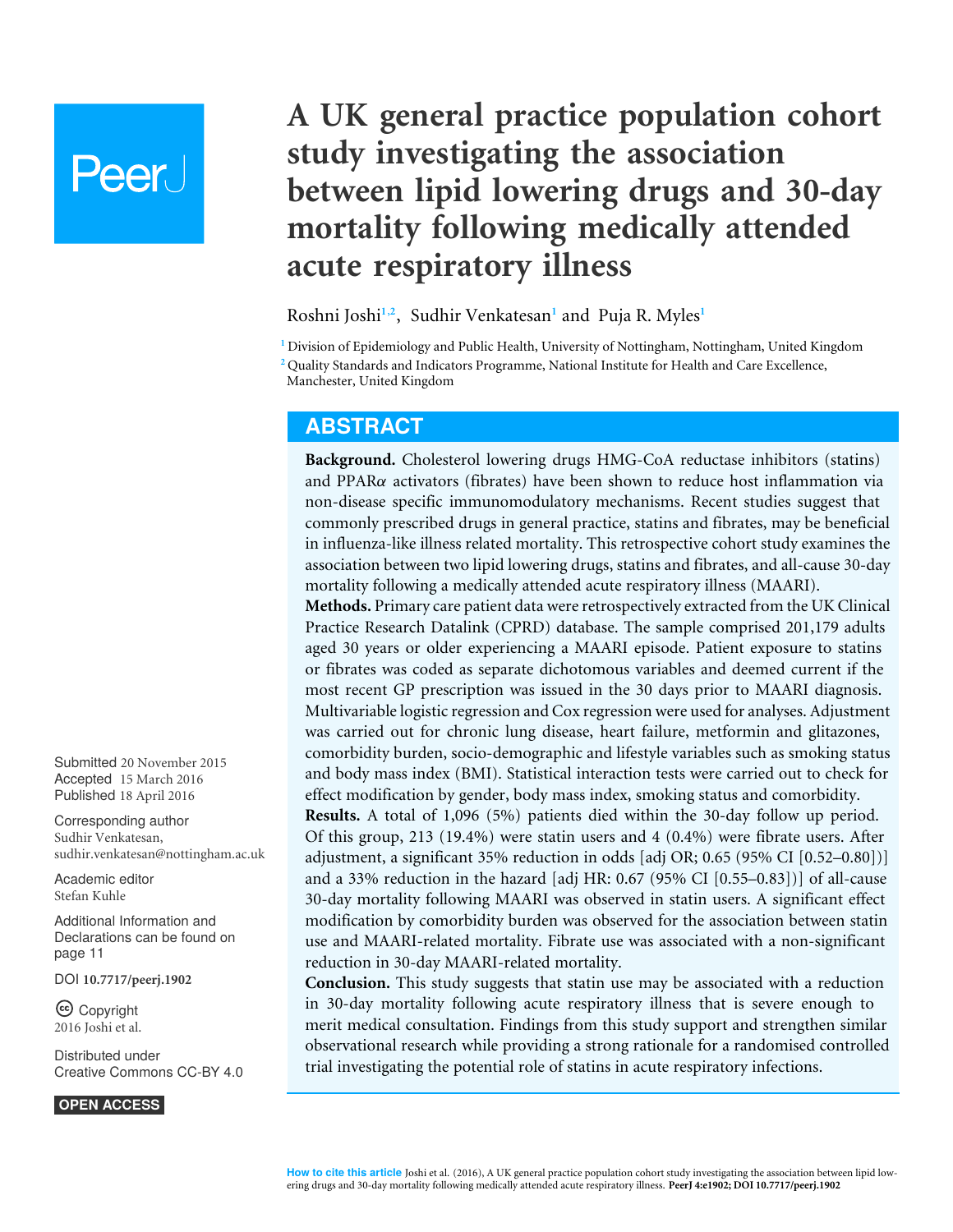**Subjects** Epidemiology, Evidence Based Medicine, Infectious Diseases, Pharmacology, Statistics **Keywords** Fibrates, Lipid lowering drugs, statins, mortality, MAARI, Acute respiratory illness, Cohort study, CPRD

## **INTRODUCTION**

Globally, an estimated 3.9 million people are killed annually due to acute respiratory infections (ARI). Moreover, specific respiratory infections such as influenza and respiratory syncytial virus (RSV) are major contributors to the mortality and burden from ARI (*[Legand,](#page-12-0) [Briand & Shindo, 2014](#page-12-0)*). Statins are competitive inhibitors of 3-hydroxy-3-methylglutaryl coenzyme A (HMG-CoA) reductase and are used as lipid lowering drugs to reduce plasma cholesterol (*[Kwak et al., 2000](#page-12-1)*) and a reduction in chronic inflammation has been reported following their administration in hypercholesterolaemic and normocholesterolaemic individuals (*[Vaughan, Murphy & Buckley, 1996](#page-13-0)*). In vivo studies demonstrating the ability of statins to repress MHC-II expression, inhibit T cell activation, and limit the release of pro-inflammatory cytokines further suggest that statins have immunosuppressive and immunomodulatory applications (*[Mach, 2002](#page-12-2)*; *[Raggatt & Partridge, 2002](#page-12-3)*). Fibrates (bezafibrate, ciprofibrate, fenofibrate and gemfibrozil) are prescribed as first-line therapy in patients with severe hypertriglyceridaemia (*[Miller & Spence, 1998](#page-12-4)*). ARIs trigger a host inflammatory immune response and can cause excessive secretion of pro-inflammatory cytokines resulting in a cytokine storm, which can increase the risk of complications and mortality. Statins and fibrates could potentially interfere with molecular pathways in influenza infection, reducing secretion of pro-inflammatory cytokines, reducing inflammation, limiting the onset of a cytokine storm and thus potentially reducing morbidity and mortality (*[Fedson, 2006](#page-11-0)*; *[Jain & Ridker, 2005](#page-12-5)*). These properties of statins and fibrates could be advantageous in the clinical treatment and management of ARIs especially as they have been used in clinical practice for years and have well established safety profiles. Therefore the aim of this study was to investigate the association between two lipid lowering drugs, statins and fibrates, and all-cause 30-day mortality following a medically attended acute respiratory illness (MAARI).

## **METHODS**

## **Data source**

This study uses data obtained from the Clinical Practice Research Datalink (CPRD), a large population based observational and interventional research service providing anonymised UK primary care patient data. General practices that choose to participate in CPRD are required to record all instances of clinical diagnoses, morbidity events, abnormal test results and therapeutic information including prescription information, dosages and methods of administration. Furthermore, additional information is also recorded, such as weight, height, blood pressure measurements and lifestyle factors (*[Herrett et al., 2010](#page-11-1)*), making it the ideal data source for this study. Ethical approval for research involving CPRD data for this study was obtained from the CPRD Independent Scientific Advisory Committee (ISAC) (ISAC Protocol Number: Protocol 11\_14R).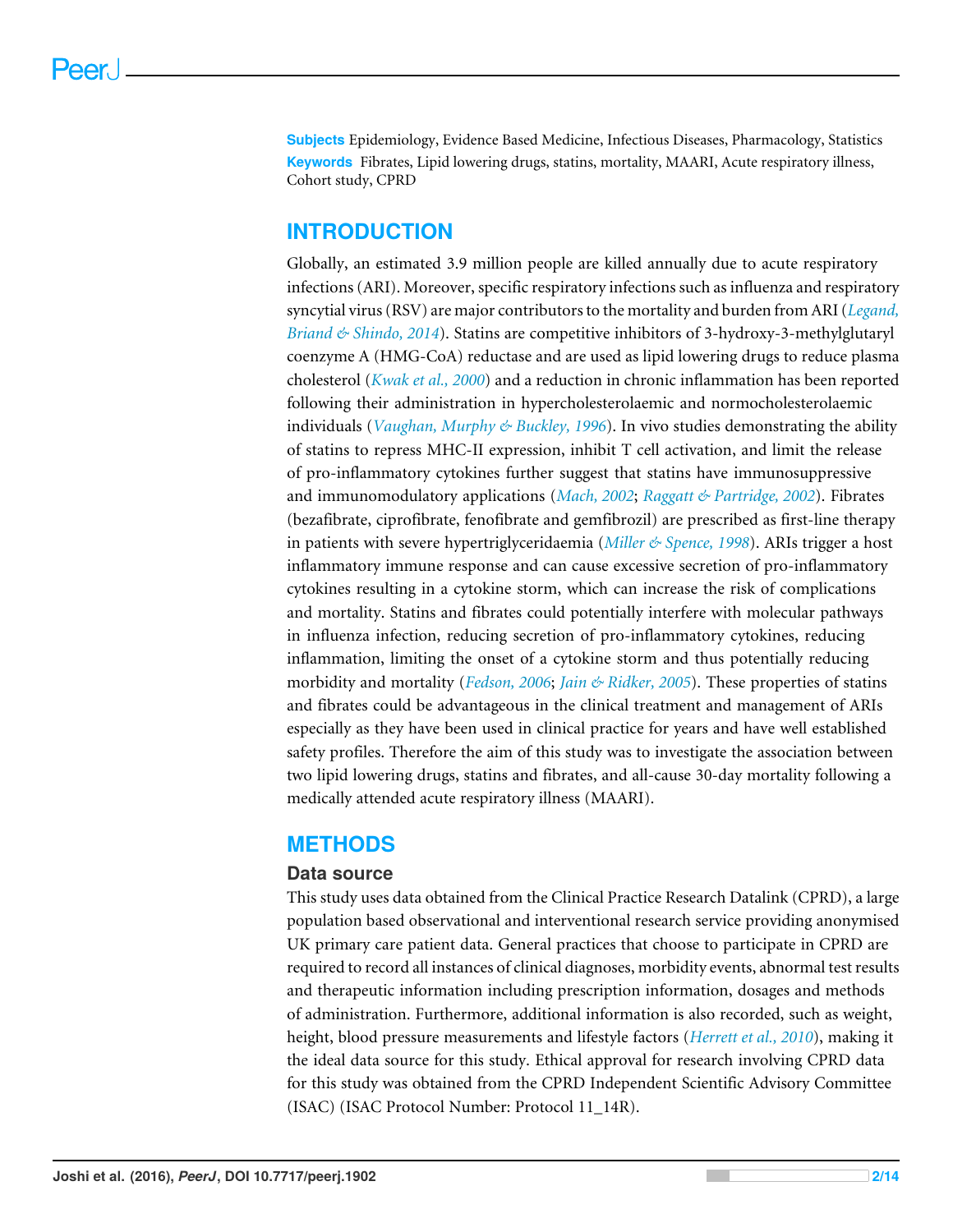<span id="page-2-0"></span>

## **Study design and population**

The CPRD data represent a primary care patient cohort and this study was conceptualised as a retrospective cohort study, in which nested case-control and survival analyses were conducted to investigate the research question [\(Fig. 1\)](#page-2-0). The source population for the present study consisted of all patients registered with general practices contributing to CPRD.

Following a preliminary exploration of prescribing patterns for statins and fibrates, the study period was defined as 1st January 2008 to 31st December 2013. All participants aged 30 years and older with a record of MAARI [\(Appendix S1\)](http://dx.doi.org/10.7717/peerj.1902/supp-1) within the study period were included in the present study sample and within this group, patients classified as current statin users based on prescription records were identified. It is assumed that all patients in the study sample that were treated with statins, were clinically indicated for satin prescription (most likely for primary or secondary cardiovascular disease prevention) and that statin prescription implies the use of statins. Those without statin prescription were assumed to be non-users.

The most recent MAARI diagnosis date was used for each patient and even though MAARI could recur during the study period, each patient was only counted once in the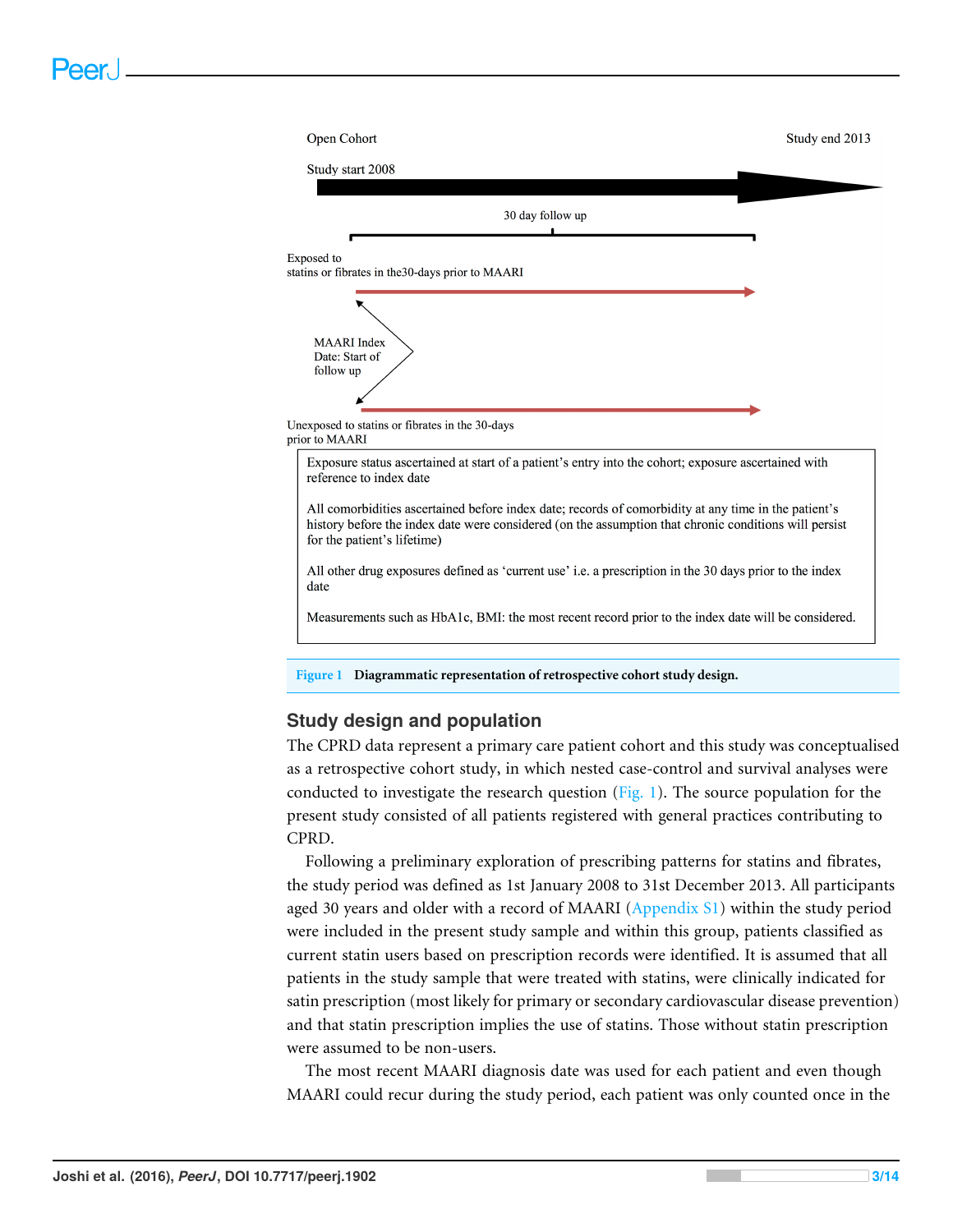study. The start of the 30-day follow up began from the MAARI index date (date of MAARI event as recorded by the physician).

## **Data variables**

The individual's exposure to either statins or fibrates in the 30 days prior to the MAARI episode index date was coded as separate binary variables (yes/no). The outcome of interest was all-cause mortality occurring in the 30 days following the MAARI index date. From a list of covariates related to both the exposure and outcome of interest, we evaluated the following comorbidities as potential confounders: myocardial infarction, heart failure, peripheral vascular disease, chronic lung disease and hypertension (all coded as dichotomous variables). In addition we adjusted for total comorbidity burden using a weighted Charlson's comorbidity index (CCI) (*[Schneeweiss & Maclure, 2000](#page-12-6)*). The CCI scores thus derived were further categorised into 4 levels  $(0, 1-2, 3-5, 5)$  for inclusion in the multivariable analysis as a categorical variable. We adjusted for the following drug covariates: glitazones, metformin, beta blockers, ACE inhibitors and angiotensin receptor blockers (ARBs). Finally, we included age, sex, body mass index (BMI) and smoking status as socio-demographic and lifestyle variables, while the presence of an HbA1c measurement was used as a proxy measure of healthcare seeking behaviour [\(Appendix S1](http://dx.doi.org/10.7717/peerj.1902/supp-1) includes detailed variable definitions). For chronic conditions, we considered a diagnosis of that particular condition at any point prior to the MAARI episode index date. For drug covariates, only current exposures were considered. 'Current' was defined as the most recent prescription in the 30 days prior to the MAARI index date.

These covariates were selected for adjustment based on a combination of what other researchers had suggested/used, consultation with clinicians and clinical indications as per the British National Formulary and NICE guidelines (*[British National Formulary, 2014](#page-11-2)*; *[NICE clinical guideline 181, 2014](#page-12-7)*).

Given that statin prescription is a choice, apart from the medical indications for statin therapy, certain behavioural factors may be related to statin use. Factors related to statin use such as underlying cardiovascular comorbidity are easier to record, measure and adjust for. However, behavioural factors and lifestyle preferences related to statin use are more difficult to measure accurately. We adjust for the covariates that we have been able to measure (described above). We discuss our findings in the context of those variables that we may not have been able to measure and adjust for.

For variables with <5% missing data, a complete case analysis approach was adopted; for variables with >5% of missing data, a dummy variable was created to represent missing data.

## **Analysis**

Descriptive analysis to summarise data characteristics, identify potential anomalies and quantify missing data was conducted. To assess the average treatment effect across patients treated with statins and fibrates, multivariable logistic regression and Cox regression models were constructed to investigate the association between statins and fibrates and 30-day mortality following MAARI. Proportional hazard assumptions were checked using log–log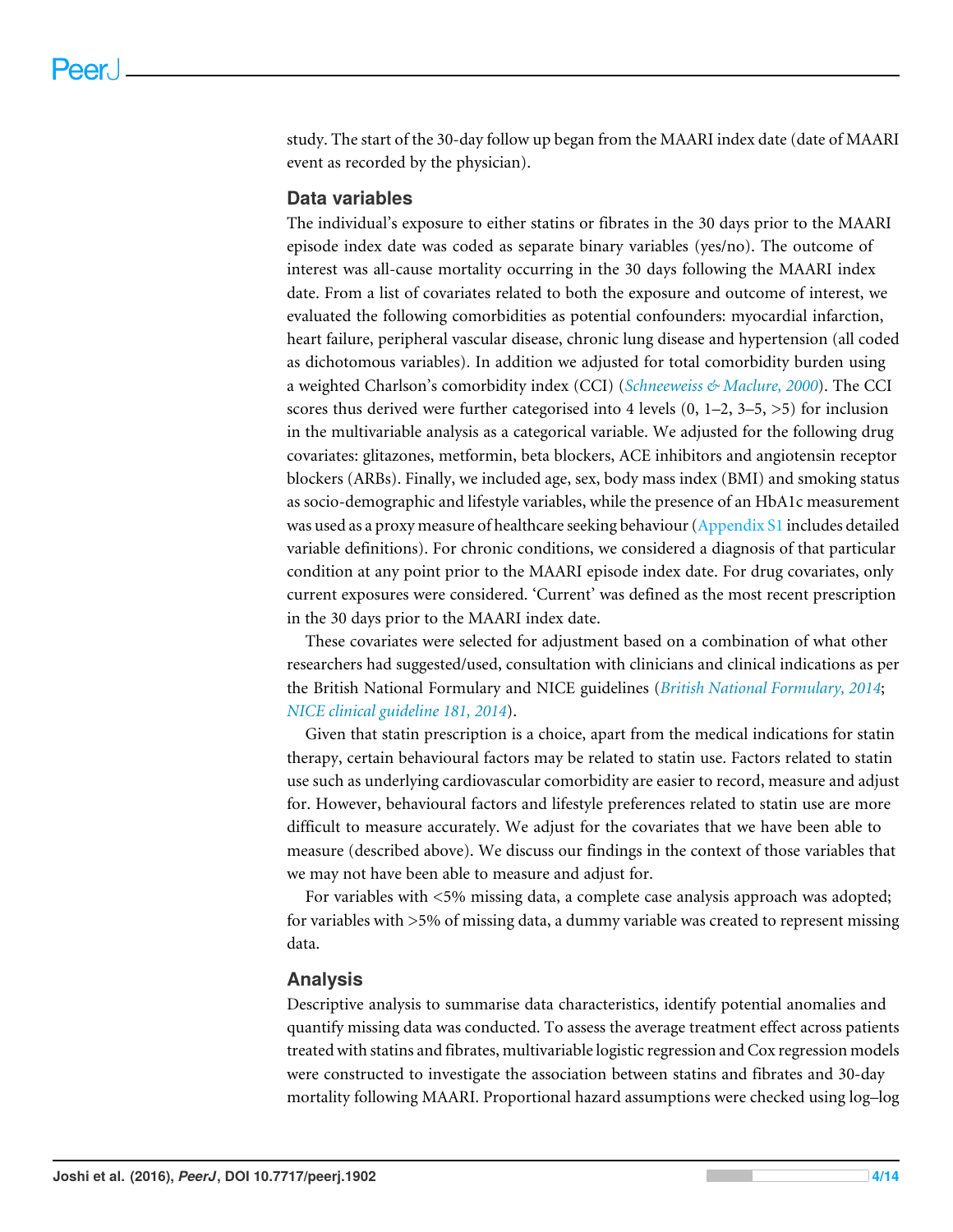plots and the Schoenfeld global test. Collinearity was assessed using the variance inflation factor. An *a priori* decision was taken to include age, sex and current metformin and glitazone use (based on previously reported immunomodulatory activity and likelihood of co-prescription for diabetes mellitus (*[Fedson, 2009](#page-11-3)*)) in all multivariable models regardless of statistical significance. The models were constructed as follows: Model A included *a priori* variables, all drug covariates, all comorbidity variables, CCI scores and socio-demographic and lifestyle variables. Model B included *a priori* variables, and variables independently associated (statistically significant at  $P \leq 0.05$ ) with both outcome and exposure. Model C included *a priori* variables and variables that were both significantly ( $P \leq 0.05$ ) associated with 30-day mortality and changed the crude measure of effect by  $>10\%$ . Results are presented as odds ratios (OR), hazard ratios (HR) and 95% confidence intervals (CI). Effect modification was assessed using the likelihood ratio test and Model C was re-run stratified by significant interaction terms. Additionally, we performed a sensitivity analysis where we adjusted for the number of GP visits (included as a covariate) in each of the three models—A, B and C.

All analyses were carried out in Stata 13 (StataCorp. 2009. Stata Statistical Software: Release 11. College Station, TX, USA: StataCorp LP).

## **RESULTS**

The final analysis sample after excluding patients aged 30 years or younger was 201,179 who had a MAARI episode from 2008 to 2013. Of the study population 200,083 (95%) survived at the end of 30-day follow up, of which 40.8% were males and had a median age of 52. Of the surviving group, 27,095 were statin users and 611 were currently using fibrates. Crude analysis showed a significant increased association between statin exposure and 30-day mortality [crude OR: 1.55 (95% CI  $[1.34-1.81]$ ] [\(Table 1\)](#page-5-0). All disease variables were significantly associated with 30-day mortality as were all socio-demographic and lifestyle variables.

All three multivariable logistic regression models yielded statistically significant point estimates ranging from 0.63 to 0.67 as shown in [Table 2.](#page-6-0) There was no effect modification of the association between statins and 30-day mortality by either gender or BMI. However, a significant interaction was found for CCI scores and therefore, in line with the analysis strategy, Model C was re-run stratified by CCI score categories. The results of stratification showed point estimates ranged from 0.48 to 0.63 but with overlapping 95% confidence intervals [\(Table 3\)](#page-6-1).

The proportional hazards assumption was fulfilled as determined using log–log plots and the Schoenfeld global test. Crude analysis found an increase in the hazard for 30-day mortality of 58% in the statin users group [crude HR: 1.58 (95% CI [1.36–1.83])]. Multivariable Cox proportional hazard regression analyses were conducted using the previously outlined multivariable model building strategy and yielded significant point estimates ranging from 0.66 to 0.70 [\(Table 4\)](#page-6-2).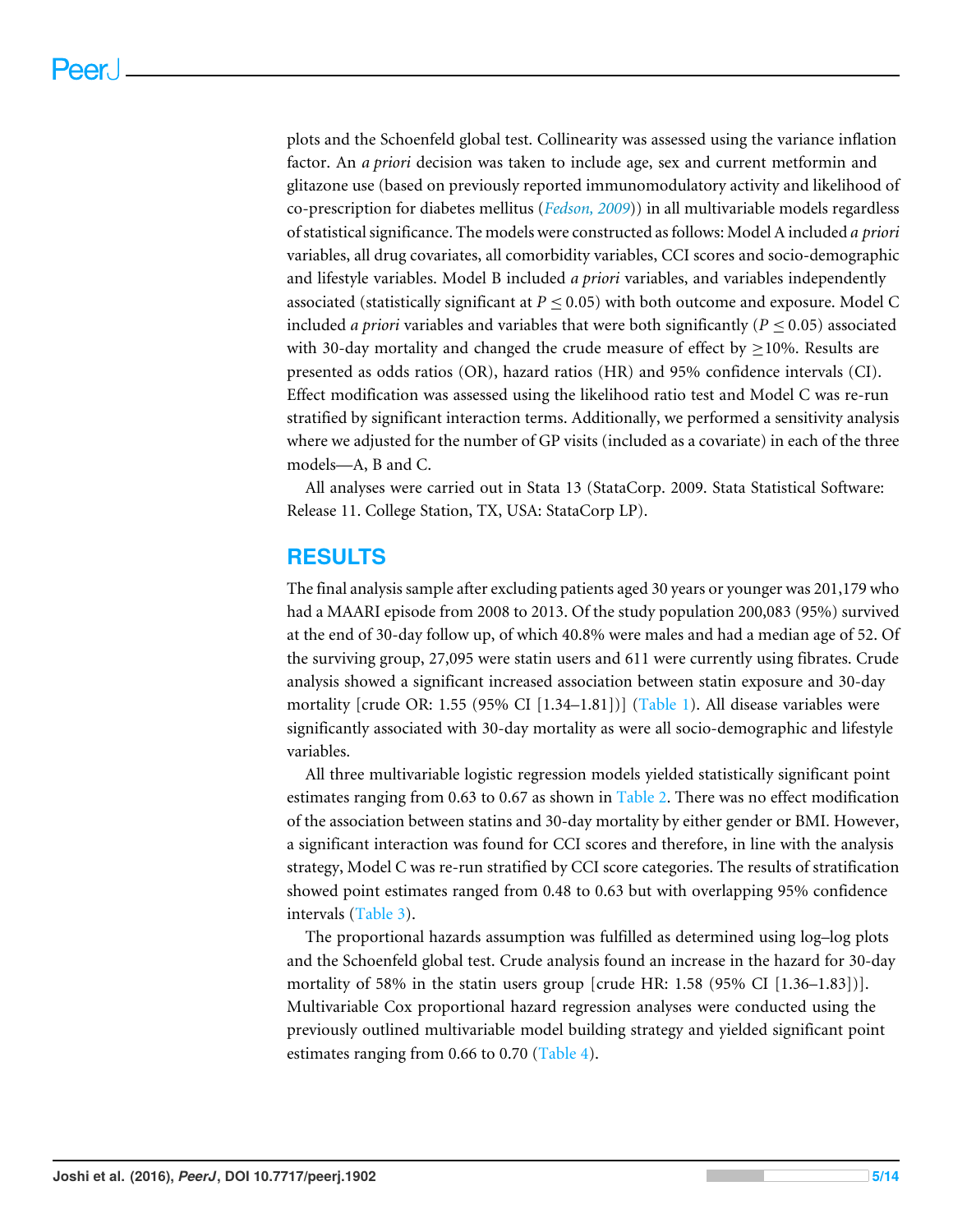#### <span id="page-5-0"></span>**Table 1 Comparison of patient characteristics among non-statin users and current statin users.**

| Patient characteristic      | Non-statin users<br>$(n = 174,084)$ | <b>Current statin users</b><br>$(n=27,095)$ | Unadjusted OR <sup>a</sup> (95%<br>confidence interval) | P value <sup>b</sup> |
|-----------------------------|-------------------------------------|---------------------------------------------|---------------------------------------------------------|----------------------|
| Median age $(IQR)^c$        | $49(39-63)$                         | $69(60 - 77)$                               | $1.06(1.06 - 1.07)$                                     | $0.001$              |
| <b>Sex</b>                  |                                     |                                             |                                                         |                      |
| Males                       | 68,108 (39.1%)                      | 13,962 (51.5%)                              | $\mathbf{1}$                                            |                      |
| Females                     | 105,976 (60.9 %)                    | 13,133 (48.6%)                              | $0.60(0.59 - 0.62)$                                     | < 0.001              |
| Hypertension                | 29,086 (16.2%)                      | 13,377 (49.4%)                              | $4.86(4.73 - 4.99)$                                     | < 0.001              |
| Myocardial infarction       | 3,134 (1.9%)                        | 3,774 (13.9%)                               | $8.34(7.94 - 8.75)$                                     | < 0.001              |
| <b>Heart failure</b>        | $1,410(0.8\%)$                      | 958 (3.5%)                                  | $4.49(4.13 - 4.88)$                                     | < 0.001              |
| Peripheral vascular disease | $1,076(0.6\%)$                      | 991 (3.7%)                                  | $6.10(5.59 - 6.66)$                                     | < 0.001              |
| Chronic lung disease        | 31,689 (18.2%)                      | $6,041(22.3\%)$                             | $1.29(1.25-1.33)$                                       | < 0.001              |
| <b>Diabetes</b>             | $10,162(5.8\%)$                     | 8,901 (32.9%)                               | $7.89(7.64 - 8.15)$                                     | < 0.001              |
| Charlson's comorbidity      |                                     |                                             |                                                         |                      |
| score                       |                                     |                                             |                                                         |                      |
| $\boldsymbol{0}$            | 135,609 (77.9%)                     | 10,315 (38.1%)                              | $\mathbf{1}$                                            |                      |
| $1 - 2$                     | 29,257 (16.8%)                      | $10,707(39.5\%)$                            | $4.81(4.67 - 4.96)$                                     |                      |
| $3 - 5$                     | 7,021 (4.0%)                        | 4,476 (16.5%)                               | $8.39(8.03 - 8.75)$                                     |                      |
| >5                          | $2,197(1.3\%)$                      | 1,597 (5.9%)                                | $9.56(8.93 - 10.22)$                                    | < 0.001              |
| <b>Fibrates</b>             | $363(0.2\%)$                        | 248 (0.9%)                                  | $4.42(3.76 - 5.20)$                                     | < 0.001              |
| <b>Glitazones</b>           | 233 (0.1%)                          | 690 (2.6%)                                  | 19.50 (16.80-22.63)                                     | < 0.001              |
| Metformin                   | $2,009(1.2\%)$                      | 4,608 (17.0%)                               | $17.55(16.63 - 18.53)$                                  | < 0.001              |
| <b>Beta blockers</b>        | 3,452 (2.0%)                        | 4,310 (15.9%)                               | $9.35(8.92 - 9.80)$                                     | $0.001$              |
| <b>ARB</b>                  | $4,056(2.3\%)$                      | 4,089 (15.1%)                               | $7.45(7.12 - 7.80)$                                     | < 0.001              |
| <b>Smoking status</b>       |                                     |                                             |                                                         |                      |
| Never-smoker                | 21,812 (18.7%)                      | 2,627 (14.7%)                               | $\mathbf{1}$                                            |                      |
| Ex-smoker                   | 66,505 (57.4%)                      | 8,475 (47.4%)                               | $1.06(1.01-1.12)$                                       |                      |
| Current-smoker              | 27,654 (23.9)                       | 6,765 (37.9%)                               | $2.03(1.94 - 2.13)$                                     | $<$ 0.001 $^{\rm f}$ |
| BMI <sup>d</sup>            |                                     |                                             |                                                         |                      |
| Underweight                 | 2,433 (2.3%)                        | 251 (1.5%)                                  | $\mathbf{1}$                                            |                      |
| Normal weight               | 38,461 (36.5%)                      | 3,817 (22.2%)                               | $0.97(0.84 - 1.10)$                                     |                      |
| Overweight                  | 37,522 (35.6%)                      | 6,815 (39.6%)                               | $1.77(1.55 - 2.02)$                                     |                      |
| Obese                       | 26,983 (25.6%)                      | 6,295 (36.7%)                               | $2.27(1.99 - 2.59)$                                     | $<$ 0.001 $^{\rm f}$ |
|                             |                                     |                                             |                                                         |                      |

|                                 |                 |                 | Mean difference (95% CI) | p-value |
|---------------------------------|-----------------|-----------------|--------------------------|---------|
| Mean number of GP               | 213.06 (165.25) | 376.82 (229.27) | $163.76(-166.01-161.52)$ | <0.001  |
| consultations $SD$ <sup>e</sup> |                 |                 |                          |         |

#### <span id="page-5-1"></span>**Notes.**

<span id="page-5-2"></span><sup>a</sup>Odds ratio.  $^{\rm b}$  Wald's  $p$  values.

<span id="page-5-5"></span><span id="page-5-3"></span>c Interquartile range.  $^{\rm d}$  Body mass index.

<span id="page-5-6"></span>e Standard Deviation.

<span id="page-5-4"></span><sup>f</sup>Wald's *p* value for trend.

Significant  $p$  values shown in bold.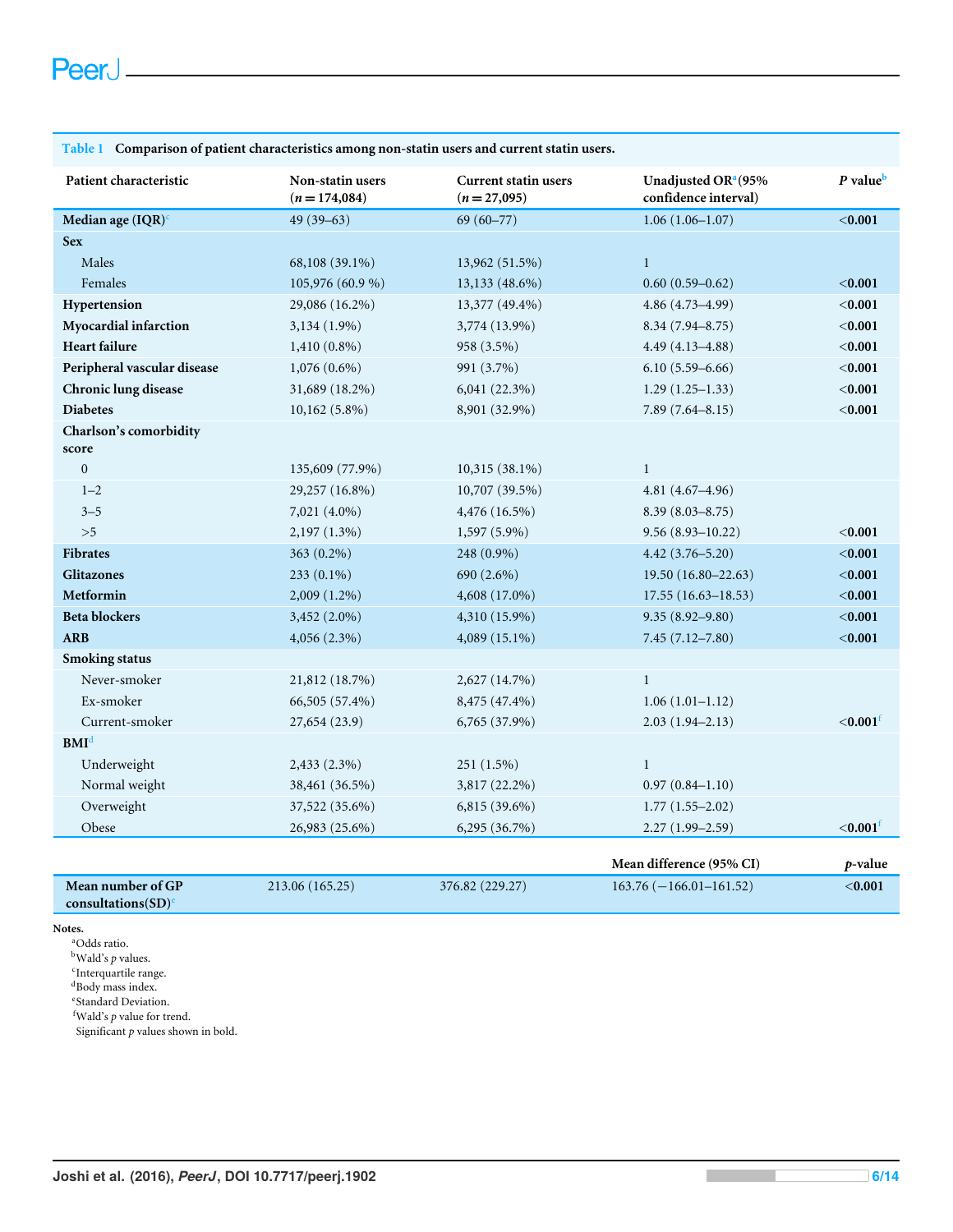<span id="page-6-0"></span>

|  | Table 2 The association between statins and 30-day mortality following MAARI. |  |  |  |  |  |  |  |  |  |
|--|-------------------------------------------------------------------------------|--|--|--|--|--|--|--|--|--|
|--|-------------------------------------------------------------------------------|--|--|--|--|--|--|--|--|--|

|                      | OR <sup>a</sup> | $95\%$ CI <sup>b</sup> | P-Value   |
|----------------------|-----------------|------------------------|-----------|
| Crude                | 1.55            | $1.34 - 1.81$          | < 0.001   |
| Model $A^c$          | 0.67            | $0.54 - 0.83$          | < 0.001   |
| Model $Bd$           | 0.63            | $0.51 - 0.78$          | < 0.001   |
| Model C <sup>e</sup> | 0.65            | $0.52 - 0.80$          | $<$ 0.001 |

#### <span id="page-6-3"></span>**Notes.**

<span id="page-6-4"></span><sup>a</sup>Odds Ratio

**bConfidence Interval** 

<span id="page-6-5"></span><sup>c</sup>Adjusted for *a priori* confounders, all comorbidity variables, all drug covariate variables, all potential confounding variables

<span id="page-6-6"></span>d Adjusted for *a priori* confounders, variables significantly associated with both outcome and exposure ( $\leq 0.05$ )

<span id="page-6-7"></span><sup>e</sup>Adjusted for *a priori confounders*, variables significantly associated with both outcome and exposure and altering the crude OR by  ${\geq}10\%$ 

Variables included in models A, B and C detailed in [Appendix S2](http://dx.doi.org/10.7717/peerj.1902/supp-2)

Significant *P*- values shown in bold

<span id="page-6-1"></span>**Table 3 The association between statins and 30-day mortality following MAARI: stratification by Charlson's Comorbidity Index categories.**

| Adjusted OR <sup>a</sup> | $95\%$ CI <sup>b</sup> | P value |
|--------------------------|------------------------|---------|
| 0.63                     | $0.45 - 0.89$          | 0.008   |
| 0.57                     | $0.43 - 0.79$          | 0.001   |
| 0.48                     | $0.43 - 0.79$          | < 0.001 |
| 0.73                     | $0.48 - 1.09$          | 0.126   |
|                          |                        |         |

#### <span id="page-6-8"></span>**Notes.**

<span id="page-6-9"></span><sup>a</sup>Odds Ratio **bConfidence** Interval

<span id="page-6-10"></span><sup>c</sup>LRT *p* value

Significant *p* values shown in bold

<span id="page-6-2"></span>**Table 4 Hazard ratios (95% CI) representing the association between statin exposure and 30-day mortality following MAARI.**

|                      | HR <sup>a</sup> | $95\%$ CI <sup>b</sup> | P Value |
|----------------------|-----------------|------------------------|---------|
| Crude                | 1.58            | $1.36 - 1.83$          | < 0.001 |
| Model $A^c$          | 0.70            | $0.57 - 0.83$          | 0.001   |
| Model $Bd$           | 0.66            | $0.53 - 0.81$          | 0.001   |
| Model C <sup>e</sup> | 0.67            | $0.55 - 0.83$          | < 0.001 |

<span id="page-6-11"></span>**Notes.**

<sup>a</sup>Hazard Ratio

<span id="page-6-12"></span> $^{\rm b}$ Confidence Interval

<span id="page-6-13"></span><sup>c</sup>Adjusted for *a priori* confounders, all comorbidity variables, all drug covariate variables, all potential confounding variables

<span id="page-6-14"></span> $^{\rm d}$  Adjusted for *a priori* confounders, variables significantly associated with both outcome and exposure ( ${\leq}0.05)$ 

<span id="page-6-15"></span><sup>e</sup>Adjusted*for a priori confounders*, variables significantly associated with both outcome and exposure and altering the crude HR by  $\geq$  10%

Variables included in models A, B and C detailed in [Appendix S2](http://dx.doi.org/10.7717/peerj.1902/supp-2)

Significant *p* values shown in bold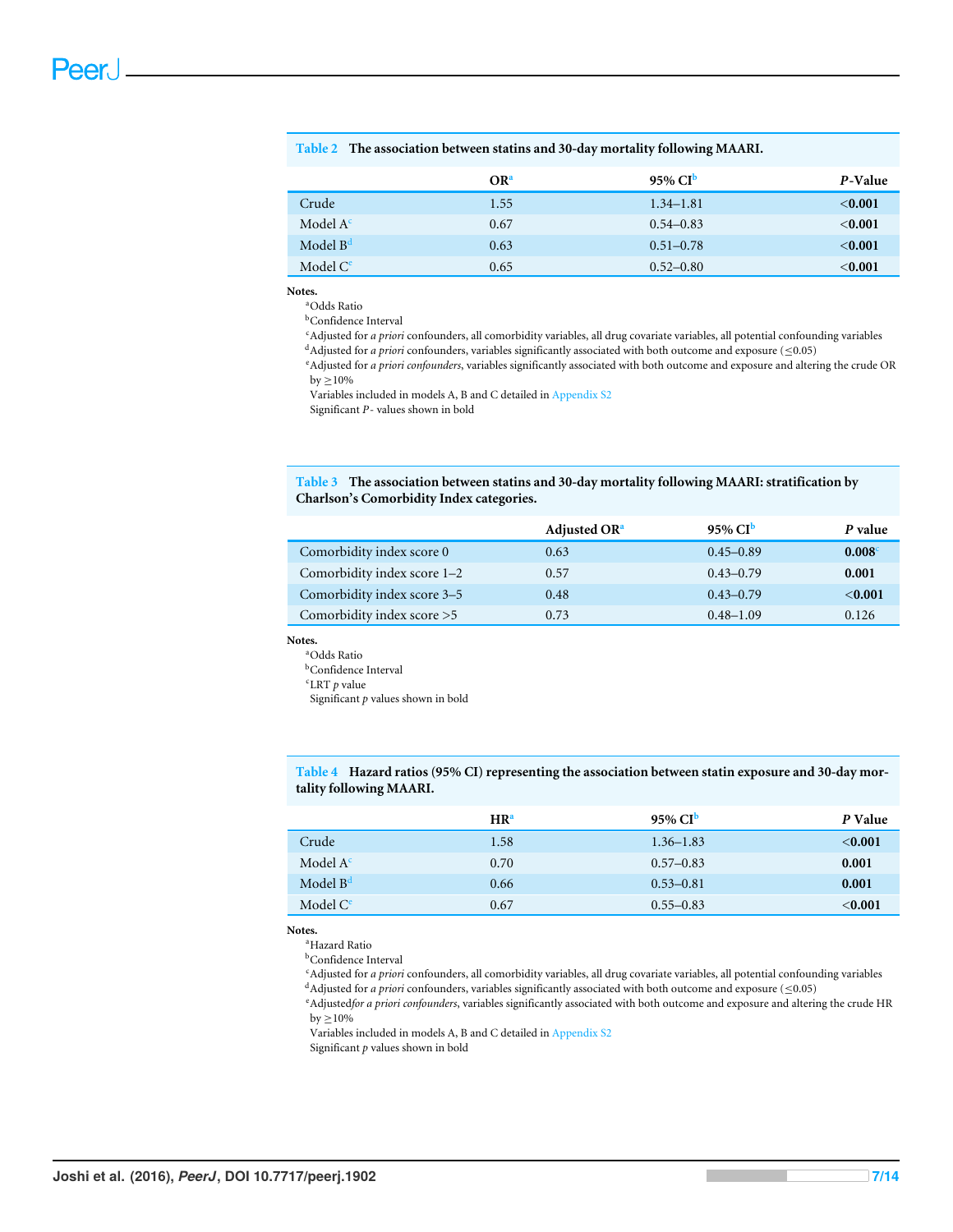## **Sensitivity analysis**

Statin users in our study sample were more likely ( $p < 0.001$ ) to consult GPs than nonusers [\(Table 1\)](#page-5-0). We performed a sensitivity analysis where we adjusted for number of GP consultations in our multivariable models. After adjustment of number of GP visits, we obtained very similar estimates to our primary results: Model A, OR (95% CI): 0.67 (0.54–0.84); Model B: 0.63 (0.51–0.78); Model C: 0.65 (0.52–0.80). All three estimates were statistically significant ( $p < 0.001$ ).

## **DISCUSSION**

## **Summary of main findings**

The findings of this study suggest that the use of statins is associated with decreased mortality in the 30 days following a MAARI. Following adjustments for myocardial infarction, hypertension, heart failure, diabetes, CCI and BMI (fully adjusted model C), current statin use was protective and decreased the odds of MAARI-related mortality by 30%. Cox regression analysis showed a similar decrease in 30-day mortality hazard among statin users of 35%. We found a significant interaction for the effect of statins with comorbidity as measured using the CCI and while stratification showed significant protective effects of statins in the lower comorbidity categories, the 95% confidence intervals were overlapping suggesting no clinically meaningful effect modifications. Fibrate use was found to decrease MAARI-related mortality, but the results were non-significant.

## **Strengths and limitations**

The validity of this study is enhanced by the quality, comprehensiveness and representativeness of the data recorded within CPRD (*[Herrett et al., 2010](#page-11-1)*). Additionally, the large sample exceeds *a priori* sample size estimates [\(Appendix S3\)](http://dx.doi.org/10.7717/peerj.1902/supp-3), therefore increasing statistical power and reducing type II errors. Moreover, utilisation of contemporary data makes the findings potentially applicable to current prescribing patterns. The retrospective cohort design of this study eliminates temporal bias and there is no risk of recall bias as data are prospectively added to CPRD and there is no risk of reverse causation as the outcome of death is final. It is however, possible that miscoded entries due to user error may cause systematic errors and could result in non-differential misclassification bias, pushing findings towards the null hypothesis.

All General Practitioner (GP) issued prescriptions are recorded within the database thus minimising misclassification bias. While prescriptions issued in secondary care facilities are not accounted for in CPRD, long-term medication for chronic conditions like statins, fibrates, glitazones and metformin are mostly prescribed in primary care. Moreover, prescriptions are a proxy measure of drug use and assume patient compliance. Lack of compliance would lead to misclassification of exposure status and lead to an over-estimation of the association observed and push findings towards the null hypothesis. The present study assumes patient compliance to prescriptions based on indirect evidence that most patients do take prescribed drugs especially long-term medication (*[Jick et al., 2003](#page-12-8)*). Moreover, this study assumes that those without a prescription for statins are non-users, however it is possible that individuals who have a clinical indication for receiving stations but refuse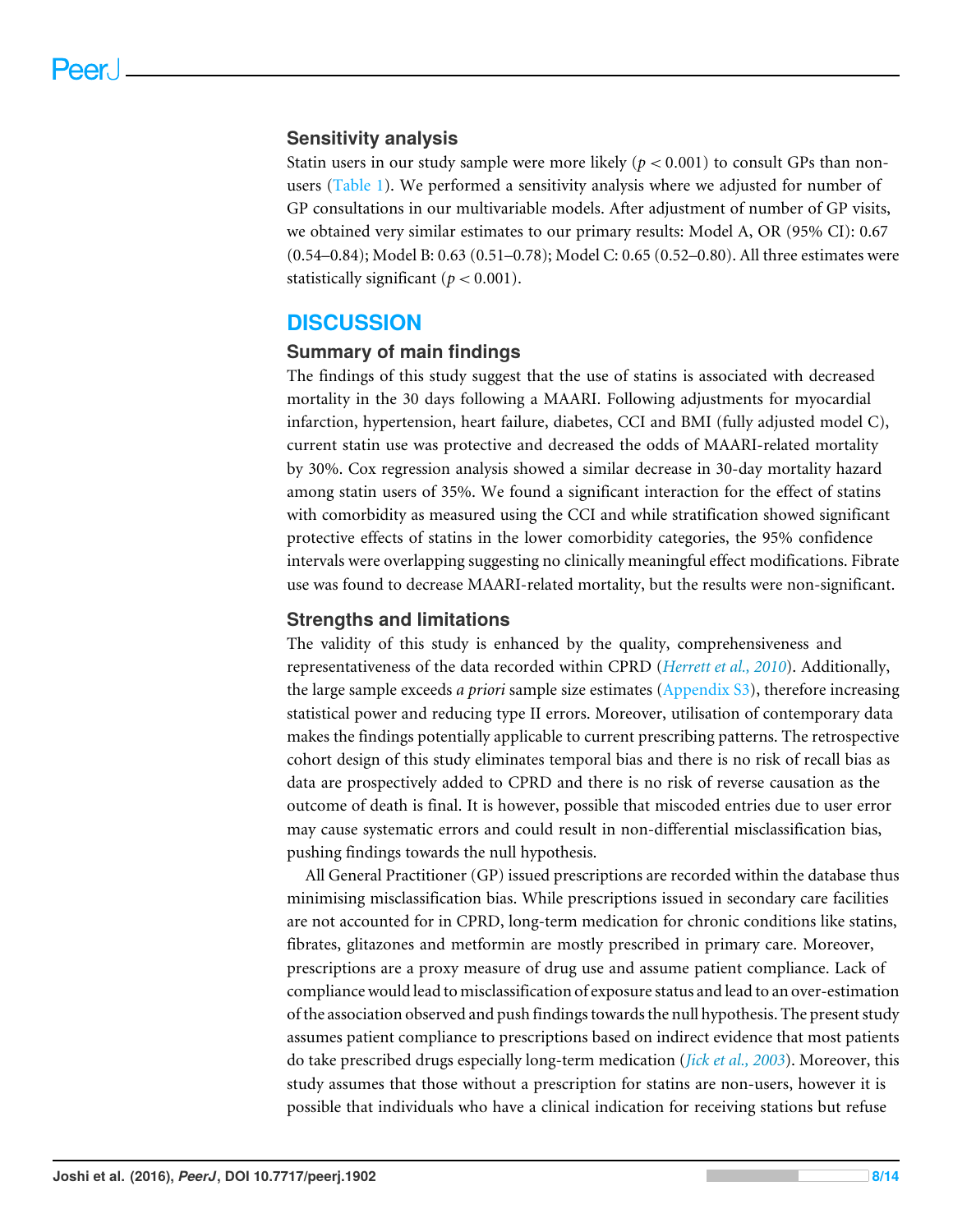treatment have been omitted from the study sample and could therefore overestimate the measure of effect. Furthermore, this study assumes that although there may be differences in patients who were prescribed statins and those who were not, i.e., confounding by indication leading to an overestimation of the observed effect, these differences would be accounted for in the multivariable regression models.

Selection bias is minimised due to the method of data collection in CPRD, however a possible limitation of CPRD data analysis is that MAARI patients presenting directly to secondary institutions (and presumably, more severe cases) may not be included, and therefore, these findings may only be applicable to those with less severe MAARI that can be managed in primary care.

Finally, it is not possible to prove a causal relationship between statin use and MAARI related mortality based on an observational study; to strengthen the causal inference we adjusted for a variety of drug, disease, socio-demographic and lifestyle covariates. However, an important limitation with observational studies is that of residual confounding and omitted variable bias. It is possible that, despite our attempts to adjust for relevant confounders, incorrect measurement of a particular independent variable or omission of an unknown confounding variable could affect our estimates. We attempted to overcome confounding by indication by estimating propensity scores. However, our propensity scores could be limited by potentially omitted variables.

We earlier stated that there may be behavioural factors related to statin use that we may not have been able to measure and subsequently adjust for in our analysis. There is evidence to suggest that statin users are more likely to adopt a healthcare seeking lifestyle resulting in them being healthier than non-users (*[Brookhart et al., 2007](#page-11-4)*). This 'healthy user effect' (i.e., statin users are healthier than non-users) has been proposed as one likely explanation for previously observed statin-related benefits in infection. However in our study sample, statin users were significantly more likely to have a history of hypertension, myocardial infarction, heart failure, peripheral vascular disease, chronic lung disease and higher number of comorbidities; statin users were also more likely to be current smokers and obese [\(Appendix S4\)](http://dx.doi.org/10.7717/peerj.1902/supp-4). These factors explain why the crude effect estimates showed a higher likelihood of MAARI-related mortality in statin users. In line with previous evidence (*[Brookhart et al., 2007](#page-11-4)*), statin users in our study sample were more likely to visit their physicians. However, when we adjusted for the number of GP visits, our estimates did not change substantially. It is also important to note that the increased number of GP visits among statin users may reflect genuine sicker patients with increased healthcare needs rather than being indicative of a healthier lifestyle and it is unlikely that we have been able to fully account for the healthy user effect. However, this study doesn't account for people who may have had elevated cholesterol, but were contraindicated for statin therapy because they were likely to experience side effects, not likely to take or adhere to prescriptions or were too frail. Patient frailty, although difficult to measure in study, has not been accounted for, contributing to residual confounding and should be taken into consideration when interpreting the findings from this study. Finally, we have not performed instrumental variable analysis, a method described in the literature (*[Polgreen et al., 2015](#page-12-9)*) to account for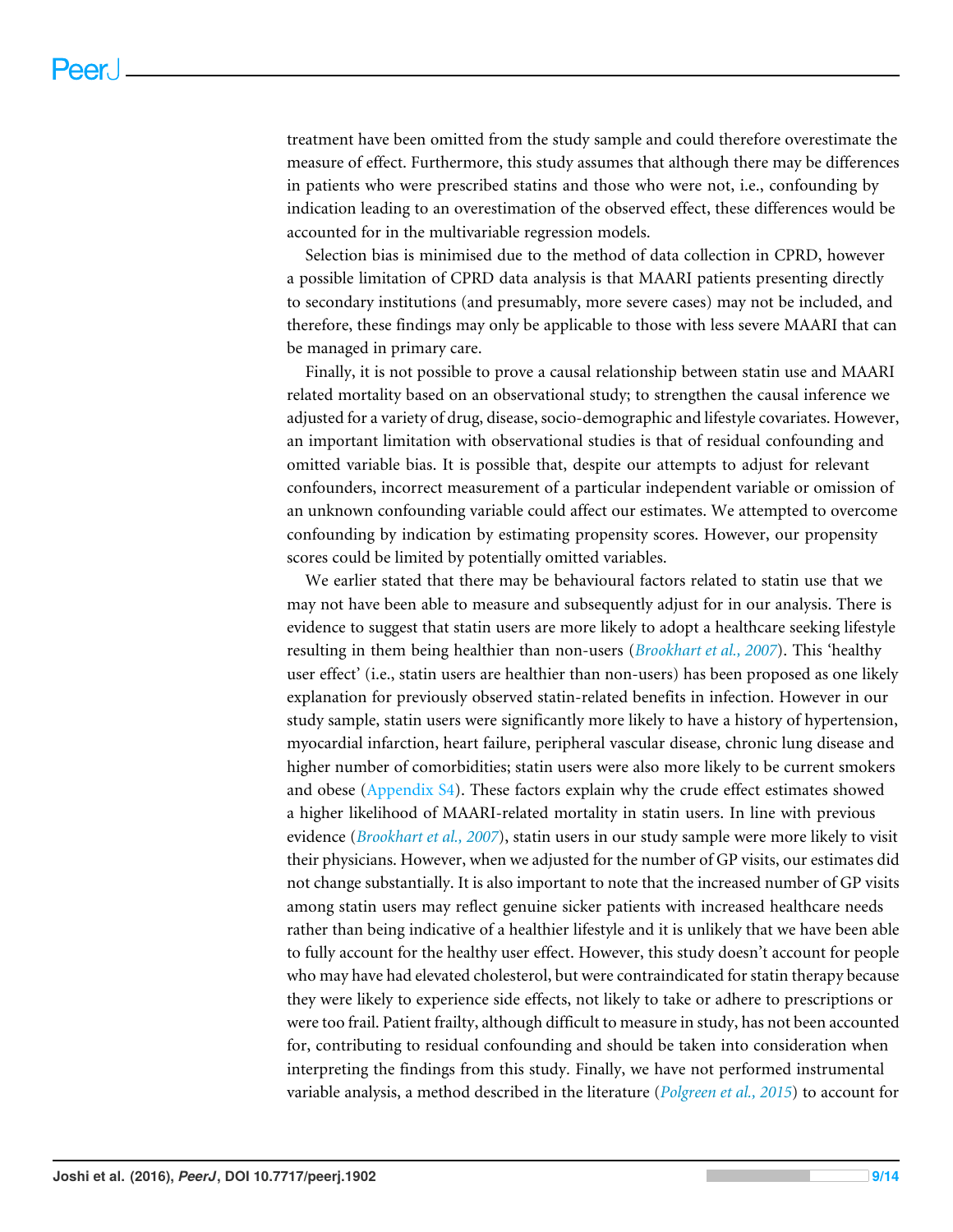non-random treatment assignment in observational studies investigating treatment effects, in this current study; this is a limitation of this study.

## **Comparison with previous work** *Statins and mortality*

Existing research concurs with the protective association of statin use and MAARI-related mortality results from this study (*[Frost et al., 2007](#page-11-5)*; *[Myles et al., 2014](#page-12-10)*). Similarly, data from the Centre for Disease Control and Prevention (CDC) influenza hospitalisation surveillance system (*[Vandermeer et al., 2012](#page-13-1)*), showed a similar yet more conservative protective effect was reported, [adj. OR 0.59 (95% CI [0.38–0.92])] and could be due to Vandermeer et al. adjusting for age and comorbidity variables in-line with those included in the present study as well as, influenza vaccination status and race; additional variables unaccounted for in this study. Moreover, Vandermeer and colleagues considered patients requiring hospitalisation for influenza hence were more seriously ill and therefore the capacity to benefit is likely to have been greater. Similarly, Myles et al. reported a significant reduction in pneumonia-related mortality among current statin users using data extracted from The Health Improvement Network (THIN), a UK primary healthcare database similar to CPRD and could not find evidence for the 'healthy user effect.' Finally a Canadian retrospective cohort study (*[Kwong, Li & Redelmeier, 2009](#page-12-11)*) linking multiple administrative health-care databases over a 10 year period found borderline protective effects of statin exposure in relation to 30-day mortality following influenza diagnosis [crude OR: 0.92 (95% CI [0.89–0.95])] and a larger protective effect following pneumonia diagnosis [crude: OR 0.84 (95% CI [0.77–0.91])]; however, both estimates shifted towards the null following adjustment. This could be due to misclassification of exposure status as statin use was not captured during hospitalisation of patients.

One randomised controlled trial performed in intensive care units in France, investigating the effect of simvastatin treatment on mortality in patients with ventilatorassociated pneumonia reported no significant difference in 28-day mortality between the statin and the placebo groups [Hazard Ratio (HR): 1.45 (95% CI [0.83–2.51])] (*[Papazian](#page-12-12) [et al., 2013](#page-12-12)*). Another trial performed in hospitalised patients with community-acquired pneumonia showed no significant difference in time from hospital admission to clinical stability between patients treated with simvastatin and placebo (median: 3 days (IQR: 2–5) vs 3 days (IQR: 2–5); *p*-value: 0.47)) (*[Viasus et al., 2015](#page-13-2)*). The 2012 JUPITER trial studied the effect of rosuvastatin treatment on incident pneumonia in healthy patients reported a modest benefit of statin treatment on the incidence of pneumonia (*[Novack et al., 2012](#page-12-13)*).

While previous observational studies have reported a protective effect of statins, evidence from randomised controlled trials show little of no effect of statins on pneumonia. One explanation for this difference in estimates could be that the observational studies described above were carried out mostly using primary care datasets, whereas the trials have been carried out in intensive care units and hospitalised patients where patients were demonstrably more ill. *[Polgreen et al., \(2015\)](#page-12-9)* in their cohort study investigating the effect of statins on pneumonia, have tried to minimise limitations of an observational study design by performing instrumental variable analysis to account for non-random assignment of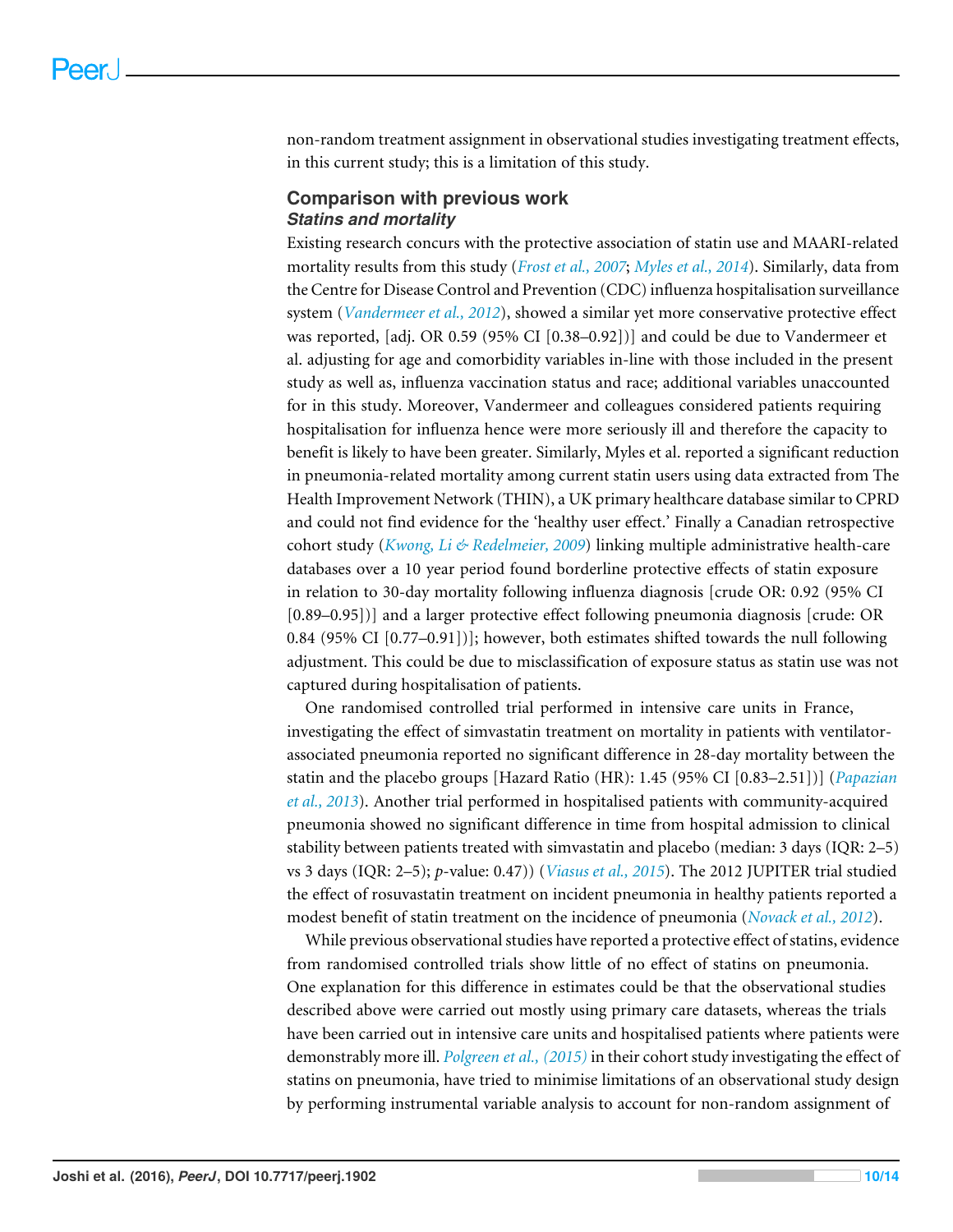statin treatment. They reported that while statins were associated with a reduction in pneumonia incidence in their initial analysis, this protective effect of statins was not seen after accounting for non-random statin assignment indicating that the protective effect seen initially was most likely due to healthy user effect (*[Polgreen et al., 2015](#page-12-9)*).

The findings in this study suggest that statins may confer mortality-reduction benefits in patients with MAARI. However, it should be noted that observational studies alone cannot prove a conclusive causal relationship between statin exposure and decreased 30-day mortality following MAARI and associations observed may be attributable to residual confounding; therefore, the findings of this study should be considered in the context of other studies across different populations and animal studies when considering the clinical implications. Nonetheless, the observed mortality reduction among statin users are biologically plausible as their immunomodulatory action has been demonstrated in animal and laboratory studies (*[Raggatt & Partridge, 2002](#page-12-3)*; *[Liao & Laufs, 2005](#page-12-14)*; *[Farmer,](#page-11-6) [2000](#page-11-6)*; *[Davignon, 2004](#page-11-7)*) and therefore, they could benefit MAARI patients by mediating their immune response. However, prior to widespread use in this context, especially among patients in whom statins would not otherwise be clinically indicated, randomised control trials are required to confirm these potential benefits. It would also be valuable to investigate whether the mortality reduction benefits vary for the different types of statins, the duration of statin exposure and, explicit categorical definitions of statin dosage.

## <span id="page-10-0"></span>**ADDITIONAL INFORMATION AND DECLARATIONS**

## **Funding**

PRM is the recipient of the unrestricted educational grant for research in the area of pandemic influenza from F Hoffman-La Roche. The authors received no funding for this work.

## **Grant Disclosures**

The following grant information was disclosed by the authors: F Hoffman-La Roche educational grant for research in pandemic influenza.

## **Competing Interests**

SV was involved in this research on pandemic influenza with PRM.

## **Author Contributions**

- [Roshni Joshi](#page-0-2) performed the experiments, analyzed the data, contributed reagents/materials/analysis tools, wrote the paper, prepared figures and/or tables, reviewed drafts of the paper.
- [Sudhir Venkatesan](#page-0-3) analyzed the data, contributed reagents/materials/analysis tools, wrote the paper, reviewed drafts of the paper.
- [Puja R. Myles](#page-0-4) conceived and designed the experiments, analyzed the data, contributed reagents/materials/analysis tools, wrote the paper, reviewed drafts of the paper.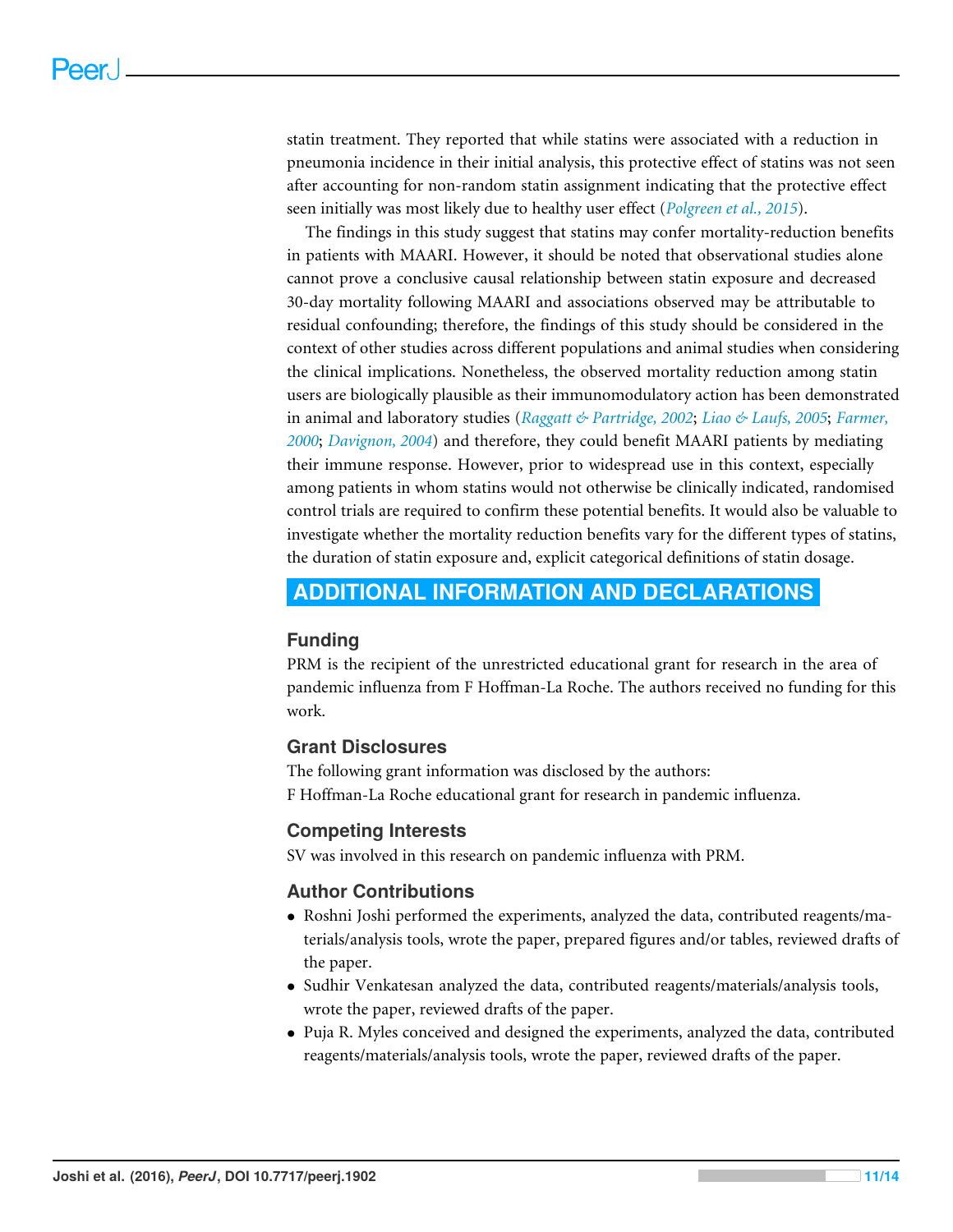## **Human Ethics**

The following information was supplied relating to ethical approvals (i.e., approving body and any reference numbers):

Ethical approval for research involving CPRD data for this study was obtained from the CPRD Independent Scientific Advisory Committee (ISAC) (ISAC Protocol Number: Protocol 11\_14R).

## **Data Availability**

The following information was supplied regarding data availability:

The research in this article did not generate any raw data. We used existing data from the Clinical Practice Research Datalink on application. Reviewers and interested researchers may apply directly to kc@cprd.com (ISAC protocol number:11\_14R) for a copy of these data. The coding lists generated by the authors of the submitted manuscript have been provided in [Appendix S1.](http://dx.doi.org/10.7717/peerj.1902/supp-1)

## **Supplemental Information**

Supplemental information for this article can be found online at [http://dx.doi.org/10.7717/](http://dx.doi.org/10.7717/peerj.1902#supplemental-information) [peerj.1902#supplemental-information.](http://dx.doi.org/10.7717/peerj.1902#supplemental-information)

## **REFERENCES**

- <span id="page-11-2"></span>**British National Formulary 2014.** Statins. *Available at [https://www.evidence.nhs.uk/](https://www.evidence.nhs.uk/formulary/bnf/current/2-cardiovascular-system/212-lipid-regulating-drugs/statins) [formulary/ bnf/ current/ 2-cardiovascular-system/ 212-lipid-regulating-drugs/ statins](https://www.evidence.nhs.uk/formulary/bnf/current/2-cardiovascular-system/212-lipid-regulating-drugs/statins)*.
- <span id="page-11-4"></span>**Brookhart MA, Patrick AR, Dormuth C, Avorn J, Shrank W, Cadarette SM, Solomon DH. 2007.** Adherence to lipid-lowering therapy and the use of preventive health services: an investigation of the healthy user effect. *American Journal of Epidemiology* **166(3)**:348–354 [DOI 10.1093/aje/kwm070.](http://dx.doi.org/10.1093/aje/kwm070)
- <span id="page-11-7"></span>**Davignon J. 2004.** Beneficial cardiovascular pleiotropic effects of statins. *Circulation* **109(23 suppl 1)**:III-39–III-43 [DOI 10.1161/01.CIR.0000131517.20177.5a.](http://dx.doi.org/10.1161/01.CIR.0000131517.20177.5a)
- <span id="page-11-6"></span>**Farmer JA. 2000.** Pleiotropic effects of statins. *Current Atherosclerosis Reports* **2(3)**:208–217 [DOI 10.1007/s11883-000-0022-3.](http://dx.doi.org/10.1007/s11883-000-0022-3)
- <span id="page-11-0"></span>**Fedson DS. 2006.** Pandemic influenza: a potential role for statins in treatment and prophylaxis. *Clinical Infectious Diseases* **43(2)**:199–205 [DOI 10.1086/505116.](http://dx.doi.org/10.1086/505116)
- <span id="page-11-3"></span>**Fedson DS. 2009.** Confronting the next influenza pandemic with anti-inflammatory and immunomodulatory agents: why they are needed and how they might work. *Influenza and Other Respiratory Viruses* **3(4)**:129–142 [DOI 10.1111/j.1750-2659.2009.00090.x.](http://dx.doi.org/10.1111/j.1750-2659.2009.00090.x)
- <span id="page-11-5"></span>**Frost FJ, Petersen H, Tollestrup K, Skipper B. 2007.** Influenza and COPD mortality protection as pleiotropic, dose-dependent effects of statins. *CHEST Journal* **131(4)**:1006–1012

[DOI 10.1378/chest.06-1997.](http://dx.doi.org/10.1378/chest.06-1997)

<span id="page-11-1"></span>**Herrett E, Thomas SL, Schoonen WM, Smeeth L, Hall AJ. 2010.** Validation and validity of diagnoses in the general practice research database: a systematic review. *British Journal of Clinical Pharmacology* **69(1)**:4–14 [DOI 10.1111/j.1365-2125.2009.03537.x.](http://dx.doi.org/10.1111/j.1365-2125.2009.03537.x)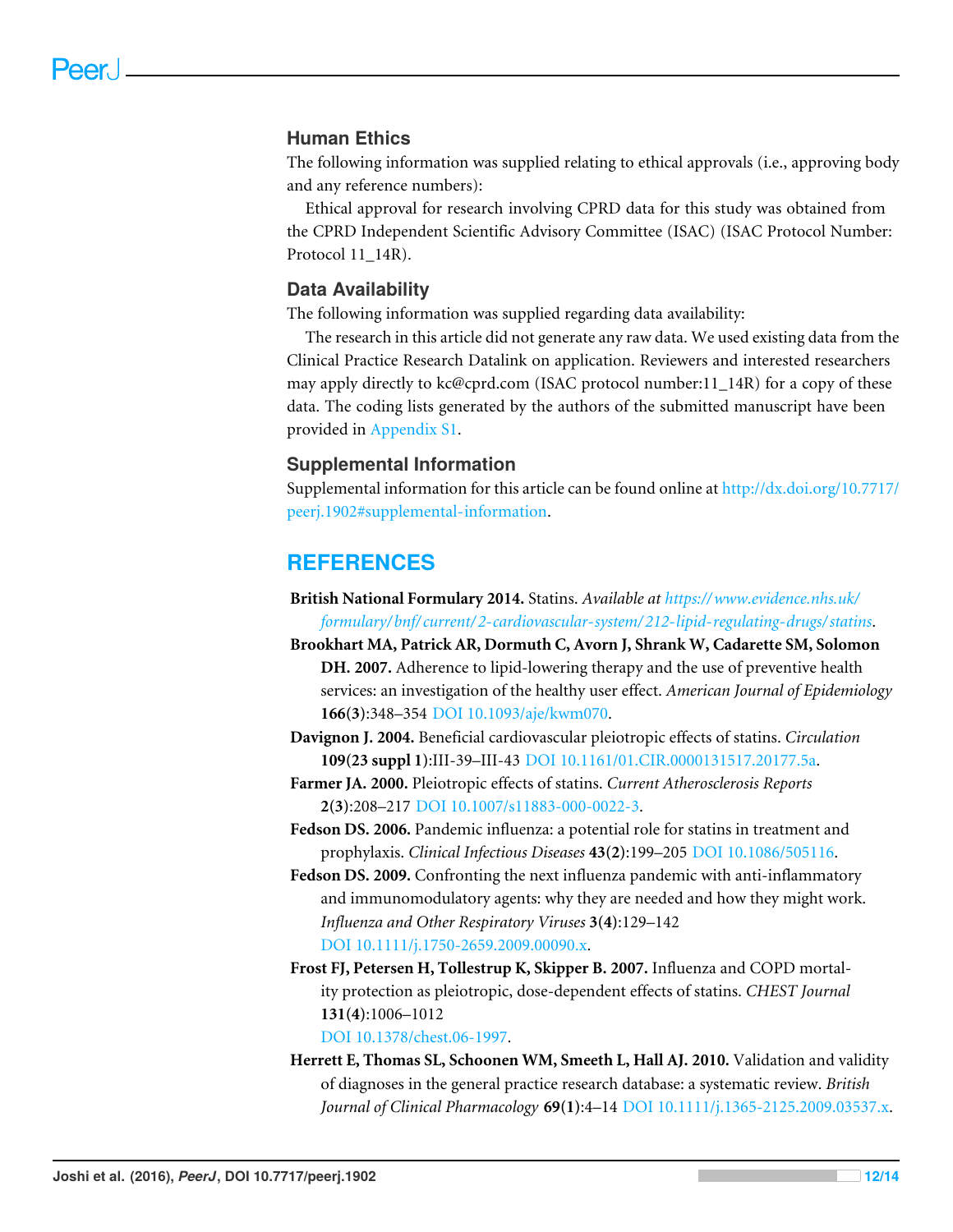- <span id="page-12-5"></span>**Jain MK, Ridker PM. 2005.** Anti-inflammatory effects of statins: clinical evidence and basic mechanisms. *Nature Reviews Drug Discovery* **4(12)**:977–987 [DOI 10.1038/nrd1901.](http://dx.doi.org/10.1038/nrd1901)
- <span id="page-12-8"></span>**Jick SS, Kaye JA, Vasilakis-Scaramozza C, Garcia Rodríguez LA, Ruigómez A, Meier CR, Schlienger RG, Black C, Jick H. 2003.** Validity of the general practice research database. *Pharmacotherapy* **23(5)**:686–689 [DOI 10.1592/phco.23.5.686.32205.](http://dx.doi.org/10.1592/phco.23.5.686.32205)
- <span id="page-12-1"></span>**Kwak B, Mulhaupt F, Myit S, Mach F. 2000.** Statins as a newly recognized type of immunomodulator. *Nature Medicine* **6(12)**:1399–1402 [DOI 10.1038/82219.](http://dx.doi.org/10.1038/82219)
- <span id="page-12-11"></span>**Kwong JC, Li P, Redelmeier DA. 2009.** Influenza morbidity and mortality in elderly patients receiving statins: a cohort study. *PLoS ONE* **4(11)**:e8087 [DOI 10.1371/journal.pone.0008087.](http://dx.doi.org/10.1371/journal.pone.0008087)
- <span id="page-12-0"></span>**Legand A, Briand S, Shindo N. 2014.** Addressing the public health burden of respiratory viruses. *Future Virology* **8(10)**:953–968.
- <span id="page-12-14"></span>**Liao JK, Laufs U. 2005.** Pleiotropic effects of statins. *Annual Review of Pharmacology and Toxicology* **45(1)**:89–118 [DOI 10.1146/annurev.pharmtox.45.120403.095748.](http://dx.doi.org/10.1146/annurev.pharmtox.45.120403.095748)
- <span id="page-12-2"></span>**Mach F. 2002.** Statins as immunomodulators. *Transplant Immunology* **9(2–4)**:197–200 [DOI 10.1016/S0966-3274\(02\)00030-8.](http://dx.doi.org/10.1016/S0966-3274(02)00030-8)
- <span id="page-12-4"></span>**Miller D, Spence JD. 1998.** Clinical pharmacokinetics of fibric acid derivatives (Fibrates). *Clinical Pharmacokinetics* **34(2)**:155–162 [DOI 10.2165/00003088-199834020-00003.](http://dx.doi.org/10.2165/00003088-199834020-00003)
- <span id="page-12-10"></span>**Myles PR, Hubbard RB, Gibson JE, Pogson Z, Smith CJP, McKeever TM. 2014.** The impact of statins, ace inhibitors and gastric acid suppressants on pneumonia mortality in a UK general practice population cohort. *Pharmacoepidemiology and Drug Safety* **18(8)**:697–703.
- <span id="page-12-7"></span>**NICE clinical guideline 181. 2014.** Lipid Modification—Cardiovascular risk assessment and the modification of blood lipids for the primary and secondary prevention of cardiovascular disease. *Available at [https://www.nice.org.uk/ guidance/ cg181](https://www.nice.org.uk/guidance/cg181)*.
- <span id="page-12-13"></span>**Novack V, MacFadyen J, Malhotra A, Almog Y, Glynn RJ, Ridker PM. 2012.** The effect of rosuvastatin on incident pneumonia: results from the JUPITER trial. *Canadian Medical Association Journal* **184(7)**:E367–E372 [DOI 10.1503/cmaj.111017.](http://dx.doi.org/10.1503/cmaj.111017)
- <span id="page-12-12"></span>**Papazian L, Roch A, Charles PE, Penot-Ragon C, Perrin G, Roulier P, Goutorbe P, Lefrant JY, Wiramus S, Jung B, Perbet S, Hernu R, Nau A, Baldesi O, Allardet-Servent J, Baumstarck K, Jouve E, Moussa M, Hraiech S, Guervilly C, Forel JM, STATIN-VAP Study Group. 2013.** Effect of statin therapy on mortality in patients with ventilator-associated pneumonia: a randomized clinical trial. *Journal of the American Medical Association* **310(16)**:1692–1700 [DOI 10.1001/jama.2013.280031.](http://dx.doi.org/10.1001/jama.2013.280031)
- <span id="page-12-9"></span>**Polgreen LA, Cook EA, Brooks JM, Tang Y, Polgreen PM. 2015.** Increased statin prescribing does not lower pneumonia risk. *Clinical Infectious Diseases* **60(12)**:1760–176[6](http://dx.doi.org/10.1093/cid/civ190) [DOI 10.1093/cid/civ190.](http://dx.doi.org/10.1093/cid/civ190)
- <span id="page-12-3"></span>**Raggatt L, Partridge N. 2002.** HMG- CoA reductase inhibitors as immunomodulators. *Drugs* **62(15)**:2185–2191 [DOI 10.2165/00003495-200262150-00002.](http://dx.doi.org/10.2165/00003495-200262150-00002)
- <span id="page-12-6"></span>**Schneeweiss S, Maclure M. 2000.** Use of comorbidity scores for control of confounding in studies using administrative databases. *International Journal of Epidemiology* **29(5)**:891–898.